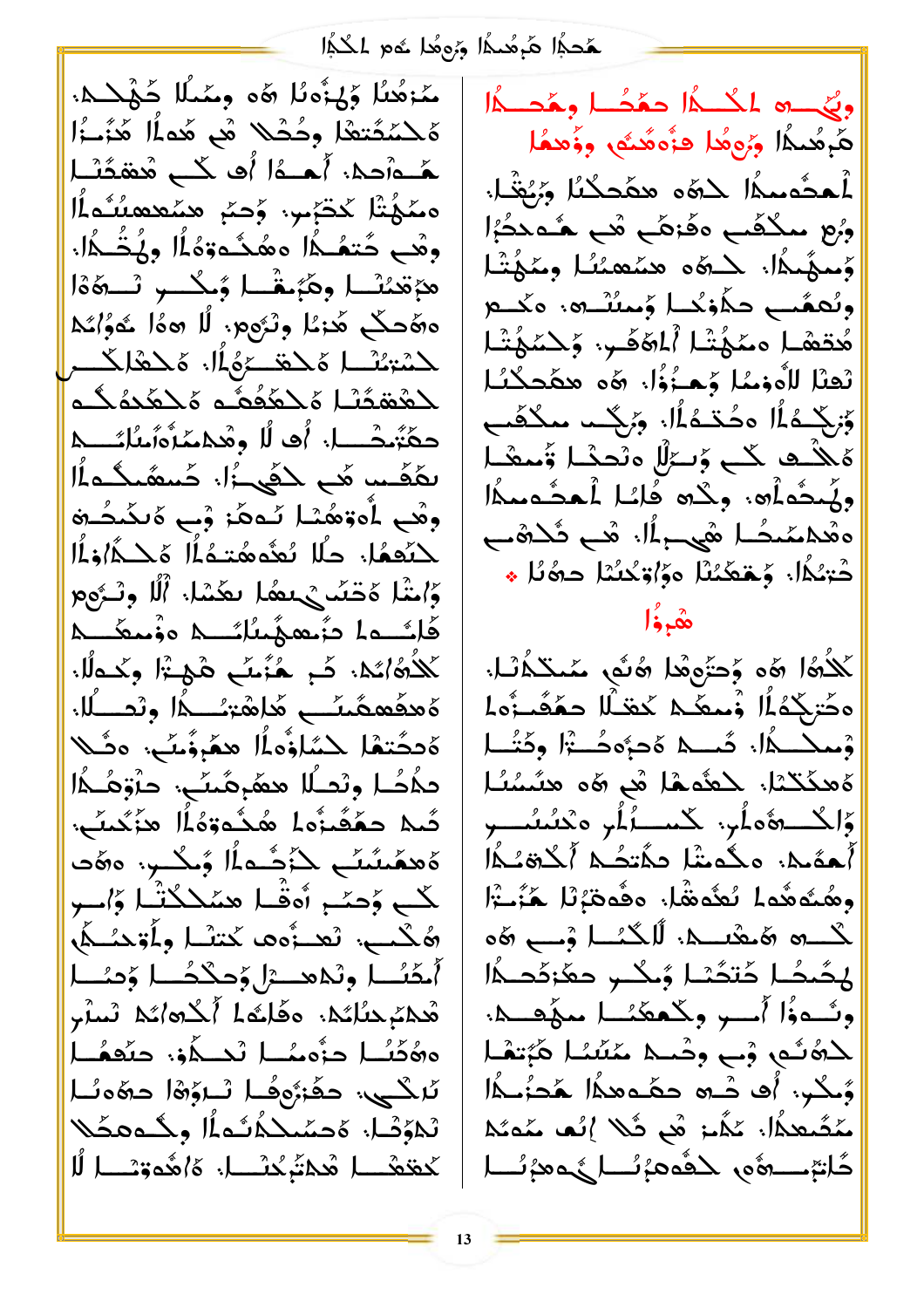هَدِمُ اهْبِعُدِمُ اجْهِعُدا حُوم الْحُمُّ

تَھنْدَا وِتَھْھ کُے: مَنْقُع کُے وِتَاہُد: لمستقلُّه هُب وألما لمُسبِّ للشَّعصكَاوَبِ هُهُمًا حَدَّمَ يَهْدَ مِكْمَّةٍ وَلَحْمَدَ الْمُحْمَّو أهنى وفك المستوفين أُهِكْـَــومِينَ بِمُكْبَـــزُّهِ أَلَمْ وَْتَـَــبِ رَهُبَ وهدَّدسُه هزَّمعُها، أسرهُهُ ويُعجِّزُمب ەنسىرۋە لا كىسى ەھكىسى ھُزئسل ولْحده أَسوهم، كُم أُهزَّمَنَّے لِكُمَالُهِ ولُا لمَصْـــا حَعُنْـــا كَثُـــوُبِ. ولُا أهضُّـه، كُـــب ونُمْدكْـــد ثْمــب ضَعْـدلُم… وهُم هُهُمحكْنُــا أُهــلُا لَمُوْفَسِـــوه وفَسُـــا لَـهِعنَـــوو لَكَـــو داُه;ممُــــا وُلكـــــــــو: «مُعَ رُضُمَّـــــع كُمْكُفْ اُلْ الْأَاهْ الْمُسْتَمَارِ كَتَبَ وَكُسْعَ هُبُمغُسِبٍ وَكَعَسِيهُ وَحُمِدُكُمْ وَ وتَعْقَفَ لَكُو هُوَجَبًا وَأُوَوُجًا وَهُجًا حثَكِيمَ لِمُلْعَبِ \* تحمئزا كَاحِدُهُ لَــا وُهِصًــا وِمُعَصَــا كَـــو يُمحُّم الْمُسْمُلُ مِكْيِمِهُ مِثْلِ وَهُبِ ـممُقْـا هيُّەقڤـا حُكعُنُتْـا حَضْـر وتَسْهَهْا كُلِّي هُٰذِيْسًا: هَكَمْكْسًا ەݣحۋىگەلُما، ۆكنىنى ھَقْدْا. وۡحِدۡعِحۡسُدُا وَۡكُرٖ ۚكَٰاهُتِدَٰاۥ ٱٖمَٰنَـٰا وٌحمّــــو ، هُـكــــــــو ، وه ه هســـــو ، وه هســــو لحدَّه هُعُصًا وَحذَّبْنُسًا وِهُصَّرُّه أَبِّ تَعْدَةَا شَكَّے كَتَبْسِر، وَتَشْبُعَتْ لَكْسِر هُدَمَنَا ﴾

هْدِمْمُنْكُلْ نْعِنْبْا مْشَا هُو وِحُمْحِدْاً! لَّكُمْ هُٰذِمًا نَهَىٰ: ه/ْهِمْزُمَّا نُسْهَدًا أَسْلَا كّے گےمكَلا دُةَلَا وضُّےنبُ هْتِشْمْسا وِحْسِها لِمَا. أَهفُسِيا وَهُنْسَا شُكْبٍ حُتِمُكُلُّ لِكَفَّةٍ لَا وَْبِ مَمْسُلًا وإوّْلَ كَلَاهُ تْسَارْ، هُمِّدِيكُما وهُتِعُيكُما أَمْكُبَ وَتَعَهُّمُبَ (ةَهُ- حَقْشُـهكْدُا }وُّانُمِــدُّا. نْعِجْــو\\ لِكَلِّنُسُــل هَو هُزُووُا وهُعُوْدِكُمْ كَلُبُواْ، حَدَّمِلا هُه مُمْبُرُدُكُ لَعْمَيْدِهِ مَلْائْتِهَا ەتھاقىسىمە تەككىسەۋە ئەقسەتسا هَفَذْفَا وُحِنْكُرِحُكُا، حَسَّىلًا وُحكْب تَرِدًا مَدَّءُامَّہ وَبِ حَدَّکَبِ الْکَدَّا سىگە الْمَسْنَىْمَةَ كَلَّا شَسْتَكَرَّةَ الْمَسْتَكَرَّةَ مِنْ وحَاتِبْشَىٰ: کَے کُــمِ اُوُمِ ۞ه کَـدَّمَـمُــا هْلِمُمُللنُمُا هِبُمِينَ حَمَّةٍ وَْبِي أَوُمِ ہُہ مَنْہِ اُل کَالْحُسُوٰٓا ہُو لَا مُعْدَهُنَا كَسِيِّمِكُلّْ كَمِ فِي لا أَسِرٍ وِهُــةَا هَدْهُ حِيمًا لِمُحَمَّطُ لِفَحْ. هِدْمِالِمَا وَحْكُكُم مُتَّ: ةَاتِيَّةَ وَحْدَّاقًا كُمْ ىڭزْد، ۆھسُمْدۇ ( ۇيڭى، ەَجْسَعُة لِحْشُكْسِي نْصَالِلا ضَرِ لِحْدُا وُسْعَدُلَ كَزْهُا. هِمُمْشَمْ مُمْثَلاً لَكَنِ وِتَاهُدْ لمَسْدُاُه أُسِير هُلاَفُسُّـه أَا وُلَكْــبِ مَفَعَكِهِ حفَــهِ: وكُــهِ حكْسِعُــا كُحْشُدُو مُنْسًا كُرْنُهُـا، أَلَّا حَشَــٰلا فْهِيْهِمَا وِنُفْعَد مْحِ فُومُدِهِ وَالْحُدْهَا. هْلِ حثَّه; وُهُ نُــا وَهُ مِهْلِهِ وَهُمَا لَهُ عَلَيْهِ مِنْ اللَّهُ مِنْ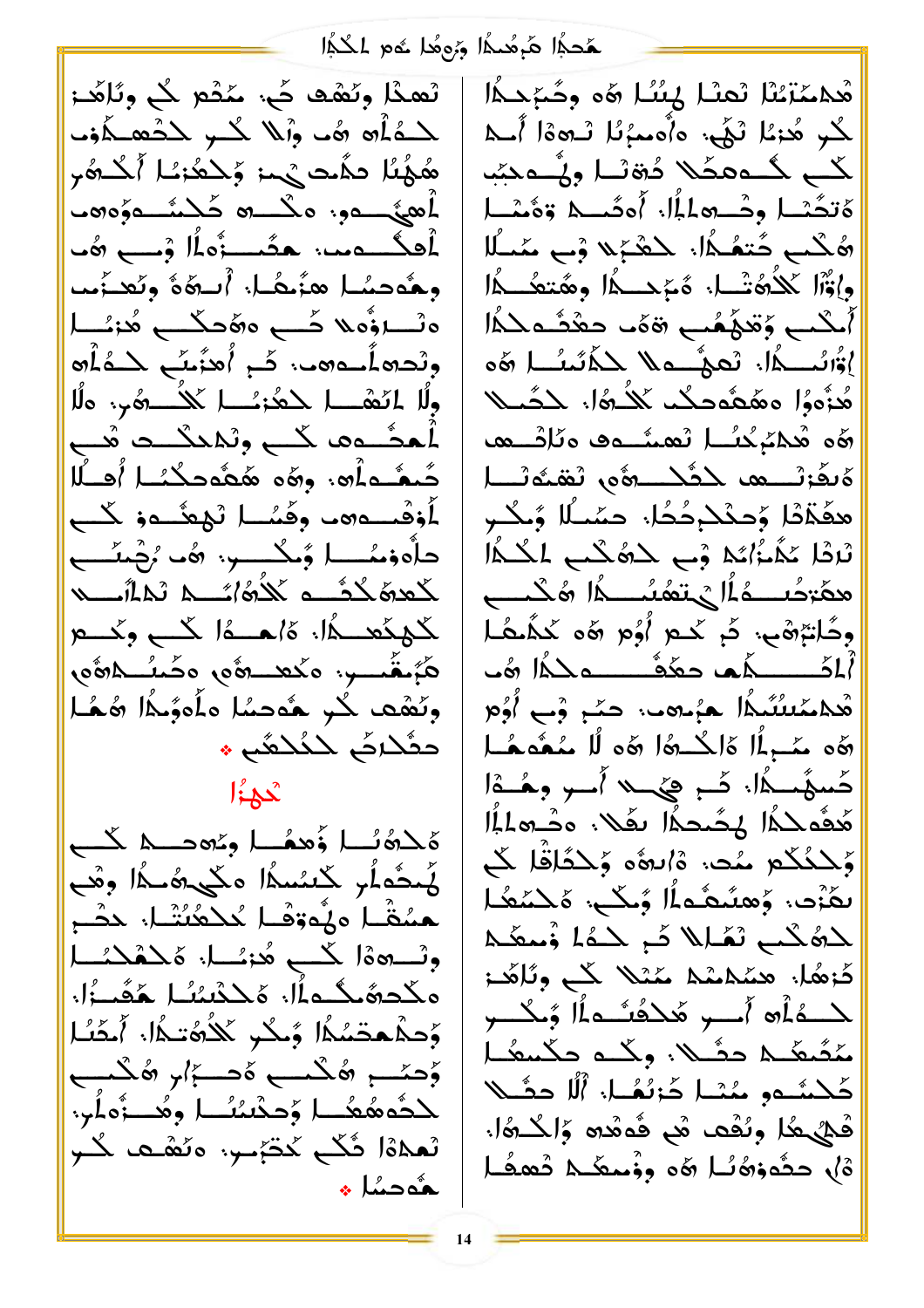هَجِدًا هَرِهُدِدًا وَرَوهُا هُومِ الْحُدَّا

وكعكر ألمحناك للموتك أارتح وحشوكا وَّىكُمْ أَيَاً، هَذِ، كَلَّهُ فَيْ هُ هُدُدُكُمْ لِمَكْبِ وُلِكْلًا نُعِكْلًا هُمُكْب وَحِكَمَهُ لَمَؤْكَّلِ وَهُمٍ أَوْكُلُ وَاوْكُنُسُمَّا حكشةُ، مَنْ أَكْتَبَ، مَثَكَّلَ مِنْ مِنْ مِنْ أَسْتُمْرِ للْكَمْن هَبْتُهَاه النهرز بِــةْنْ يَــةْ لِحَدِّهُ كُتِبِ مُــةِ هُدًا ۚ مَمَّعَــتْزَا ۖ مِمَّ تِنْفَــا وَرُوهُــا حَدَّــزُه أَا وَحَمْرَجِكُــواًا وتُعِمُّــا أُفْ دَرْجَتُــواْلِ وَهُرِيَعُــواْلِ وِفِّيءُا. هَ هُمَّد نَّلِ أَمْاً لَا هُدَوِّصْنُـا. معْدَوُّا مَعْمَىنَا كَلا شَكْرَهُ) مَعْقَا دَّىتمَا %تِكُـدُه وَحِكْـدِدُكُـا هَاـهـهُا كُبِ وَرُوهُما هُنُما هُبُمُماً. وثَكْتُه هَزِدُنُـا ومَيْتِبِ وَصَائِـهِ مِمْ هُزَمُائِـهِ لرُّەم ەُلگَىدْلَا، ەَلْكُمُەلُّقُەلُّا وفْرِمُها هُبُماً: وَوَهِنُعِيدًا حِمْيَّةٍ أَا يَعْنَبُ؛ ەڭدە ئىلىدە مۇتقىس لىھۇتىما وهُــه تَدْمُنُــر نْعــدةا منّـح مَكتُبْـبِ. ەلْعكْموكىب وْلِي شَرْنُعُسَا أَيْكَمْسْبْر هسُعْما بِمُزْدُبِ لِحَقْبِ أَنْ وَقَ) حزَّه وَلِلْأَهَٰا أَبِيهَ. يَنُنُائَيه لَا لِمُوت تَهذَا حكَّرٍ حُسرًا هُي رُتِجُكُمُ». أَبِي وْبِ مْدِيْلا وَلِحْلُهُا أَسْلَبٍ: ووُحِبْطَبُو ھەّىـــى كَـزْتُعُــا ولَٰا حَدَّمىكُكَــا، مْــح دهُثْا بِقُتِمَت دِزْوَمُا جَدَٰذٍا جُدِهِ فَّەنُسًا أَسىر ھەَبِھُــەل مَّزْهَـــهُر. ەْھزْمەسىس ھىسىدىكى ئىسىر لا أهلَاهوكبو وهُنْد أُمكْسو حقْدهكُا حَرَّهُا وَيُجِلُّصِهَا كَاهَْهُا وَلَّمُو

بكمأا ورجأا حرِّصِۃُا کےمُلُر محمَّرمُعنّے مُدسُلہ كُزْوَجًا وَكُحُدُوا وِتُدْوَوُاْ، وَوَّسْعَدَا ەْمىنُىْل ھَے ئُەدُەلم ھُلگىنَى، كَم دُكْمَنّى ەھْلاكْمَقَىنّى لْحُسِر وَّاوتَــْت ثَهوْم حَعَّتَبِعَجُمُّ. وَامِنُهُم هُنِّ <u>ل</u>كشعُهُ هُـــه أَا وَمِّمِهُمْــــهُ أَنْ هَ أَمَا وَهُ رَبِّ هَ خَدْحُكُم حُمْحُمْسُلَا وَٱوُحِثُـهِ أَلِ: أَحُــا هُجِسْرًا وذُومُكُمْ هَٰذَهُمْكُمْ وَهُمُسَلَّلَ ةحثَكَاثُ لِكُلْعَُبٍ \* فؤُهِقُدُهُ، وَرُقِزًا أَحدُّمبدُا لِـدهَٰه هُـدًا ذُمْع إنْعُـا. وْرِجِئْنُهِ ۚ رَبِّ ثَلا إِنَّمَا أَوْعِنُهِ ۚ كَلاَهِ هِ هنْكُمْ وَهْلِ شَلا يَمْسِ الْمَكْتُمِ مِنْ الْمُكْتُمِ لْمَثَلا وُصِئْدُهَا أَبْعَدْهُمْ ضَمِئْتُهِ. لُمِصًا وِكْــهِ لْمَوضَـٰ; ہكْــهِ تَمَّضَــت حمُلًا كَبُرُا وَرَجْزًا \* هْمِ ذُا همُسُل وُلِّبٍ وَهُ هُعِمًا وَّكُل وَأَوُحِقُه أَا ونَّس كُلِّ هُي خُوصًا وَٱصَّا ئگ0ۋە: %ە ۆھم*ىلىش*0لا وقىڭىب أَمْكَمَــــــم نَكْي هـــــــمّ أَ وَحـمَدْــــموْه الْمَـــم لِمُتَمَا ٱلْمَعَةِ. أَفِي حَتَّى هَا شَمَّعَ كُنَّا حضًا حصَّكَـــه أُلْمِ وحَـزِبُعْـــــــل 2⁄8 و وحَاكُ هَٰا أُلمَ أَن هَ حَزَوتَكُ وَلَهُ وَ .<br>كَحسُهشُهْ أَا نْمَعْمِ نَهْتِ حَمَّمَتْ هْمٍ هُدُّهِ حِدُّنُائِكِ. ثَمْوِدُ: حَشْحَـدُا وْبِ وَحِسَّمَحْقُنُو ٱلْمَيْرَحِبِ أَفَّ تَبْحَجُلًا